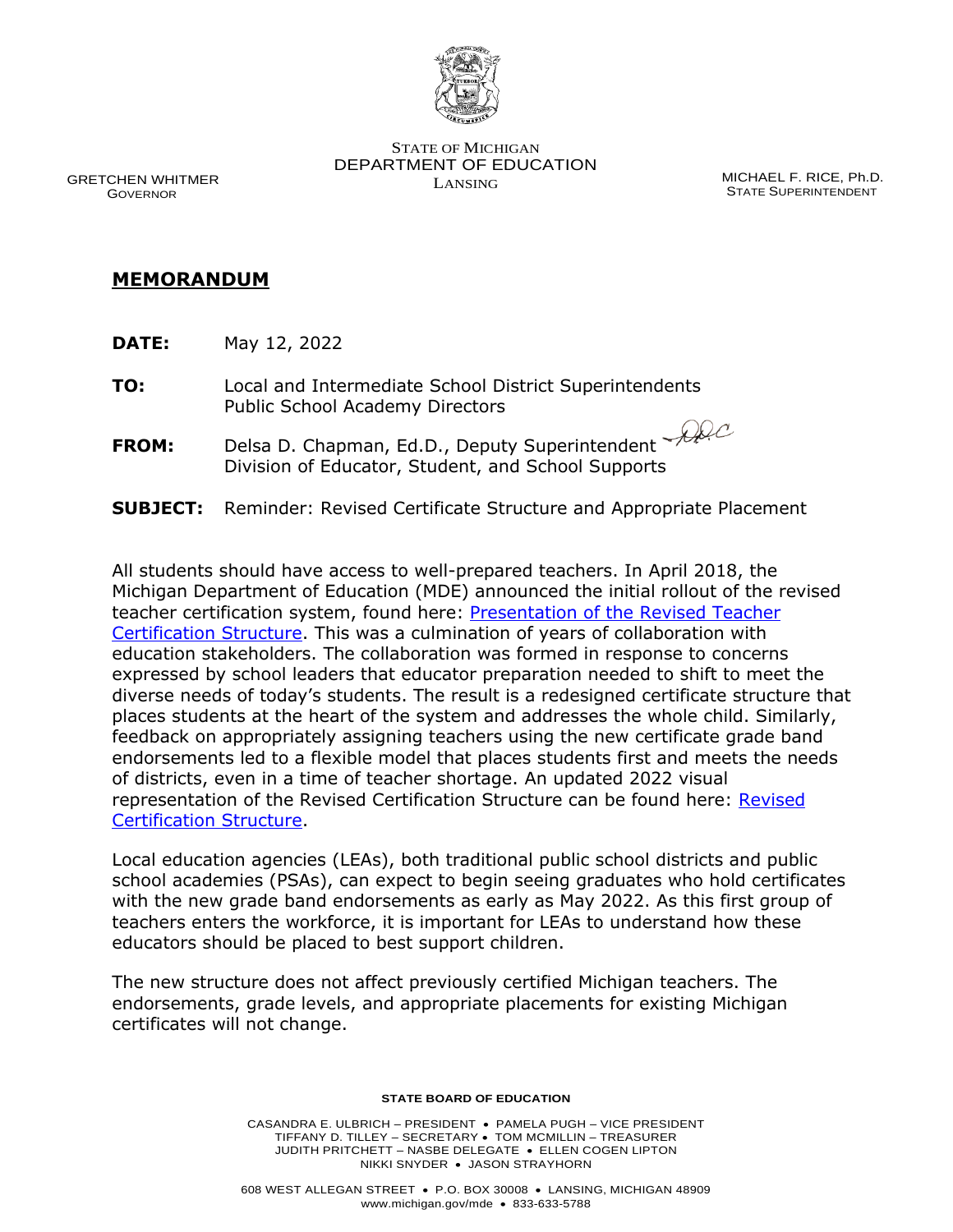Page 2 May 12, 2022

# **Revised Certificate Structure Overview**

The defining feature of the new certificate structure are the modified grade bands that focus teacher preparation deeply on the specialized skills and knowledge necessary to meet the unique learning needs of children at each grade and developmental level.

As a reminder, this certificate structure contains six grade bands.

Educators prepared to teach the **Birth-Kindergarten** grade band engage in an integrated course of study focused on whole child development, special education, relationships, and content area knowledge and pedagogy. The standards include developmentally appropriate instructional practices for children in Birth-Kindergarten settings. An educator in this grade band is prepared to teach children across the Birth-Kindergarten continuum including, but not limited to: Home Visiting, Great Start Readiness Programs (GSRP), Early Childhood Special Education (ECSE), Head Start, and public or private school kindergarten classrooms.

Educators prepared to teach the **Pre-K-3** and **3-6** grade bands engage in an integrated course of study with a strong focus on literacy and mathematics instruction along with coursework in teaching science and social studies. The preparation standards for both grade bands place a greater emphasis on effective research-based instructional practices to support children's literacy development in phonemic awareness, phonics, fluency, vocabulary, comprehension, and writing, as well as other learner-centered supports.

Educators prepared to teach the **5-9** and **7-12** grade bands engage in a course of study that focuses on at least one of the following content areas: English language arts, mathematics, science, or social studies. A teacher with the 5-9 grade band has the depth of content knowledge preparation and is able to provide instruction that enables middle school age students to earn high school credit.

Educators prepared to teach the **Pre-K-12** grade band engage in a course of study that focuses on a specific content area or student population. Pre-K-12 endorsement programs include visual arts, music, world language, library media, bilingual education, English as a second language, special education, or health/physical education.

Supporting the preparation experience in these grade bands is a set of 19 research-based core teaching practices that teacher candidates are to develop and practice, and of which they are to demonstrate appropriate mastery within enhanced clinical experiences. These practices are woven throughout their preparation programs, regardless of grade band or discipline area. Known as "high-leverage practices," TeachingWorks identified these fundamental competencies that "are used constantly and are critical to helping students learn important content….These highleverage practices are used across subject areas, grade levels, and contexts. They